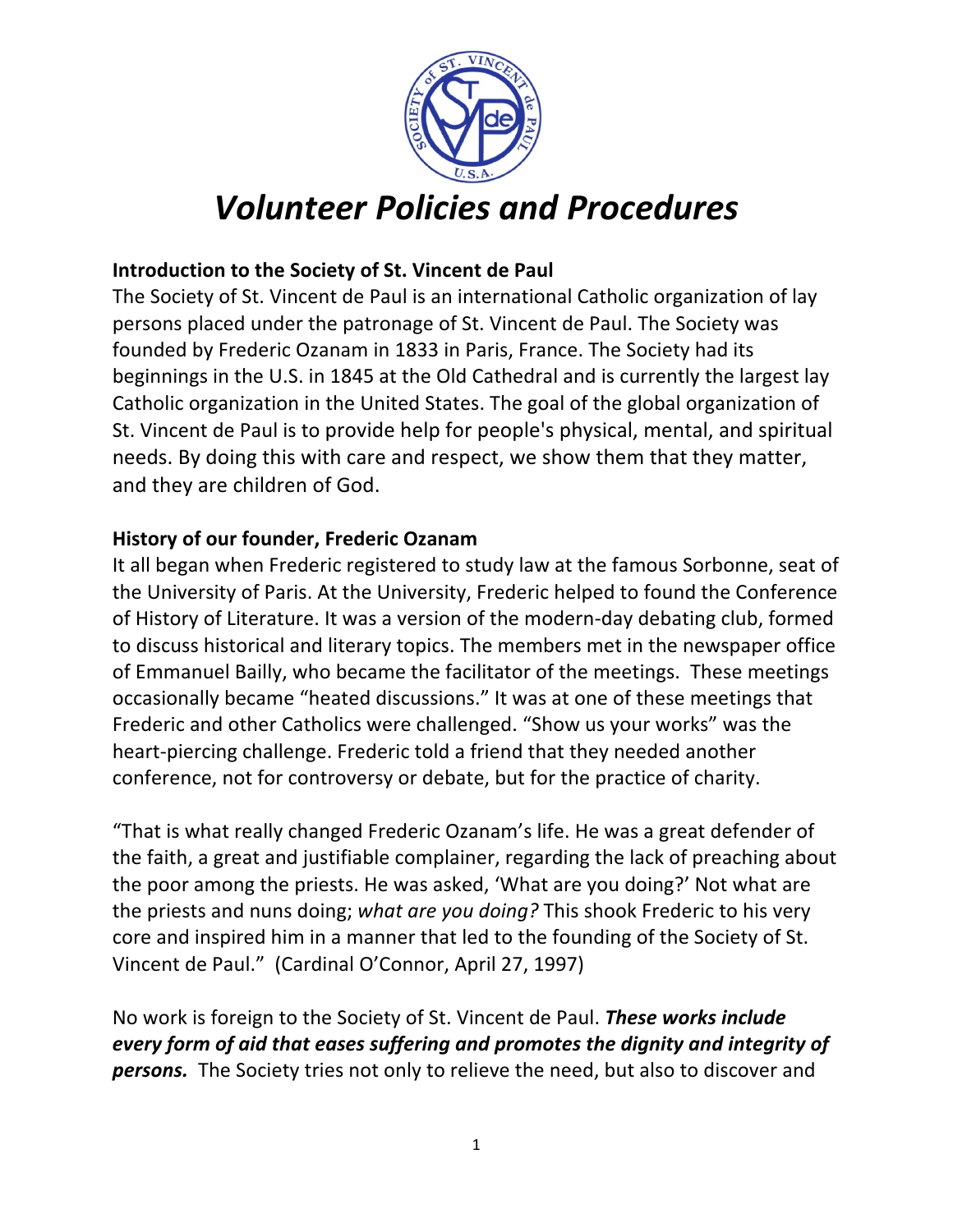change situations that cause it. The Society's mission is to, "end poverty through **systemic change**.**"**

#### **Introduction to the Volunteer Handbook**

This Handbook has been prepared to furnish you with information about the Society of St. Vincent de Paul and its major policies and procedures that are appropriate to your volunteering. It is intended to serve as a general framework for enforcing the principles for which the Society stands, the benefits which are provided to you, and the obligations you assume as a volunteer. The information, policies, and benefits described in this Handbook are regularly reviewed and may be revised without notice from time to time as Management deems appropriate and advisable.

This Handbook supersedes any other manuals or statements of policy, oral or written, previously issued by the Society or any of its management personnel to volunteers. This handbook is not a contract of volunteerism. We believe that volunteer security is best achieved through our mutual efforts toward *maintaining an efficient and productive operation.* While we hope that your volunteering with the Society will be long lasting and rewarding, you are free to resign at any time, just as Management is free to terminate your volunteering at any time.

Each volunteer is totally responsible for making themselves aware of these policies. Should you desire help in understanding the information contained in this handbook, you should make your need known to the Director.

Volunteers are in a position of trust. Volunteers may have the opportunity to receive confidential information and must keep such information strictly confidential. Volunteers may not divulge such information to any unauthorized individual or organization. This includes unauthorized disclosure to members of the Board of Directors.

Information concerning volunteers, employees, clients and guests is considered confidential and should not be transmitted to unauthorized persons. All inquiries shall be referred to the Director. This provision applies to inquiries regarding former and current employees, as well as affiliated personnel. Volunteers will not release information of any kind learned while on duty with any person except in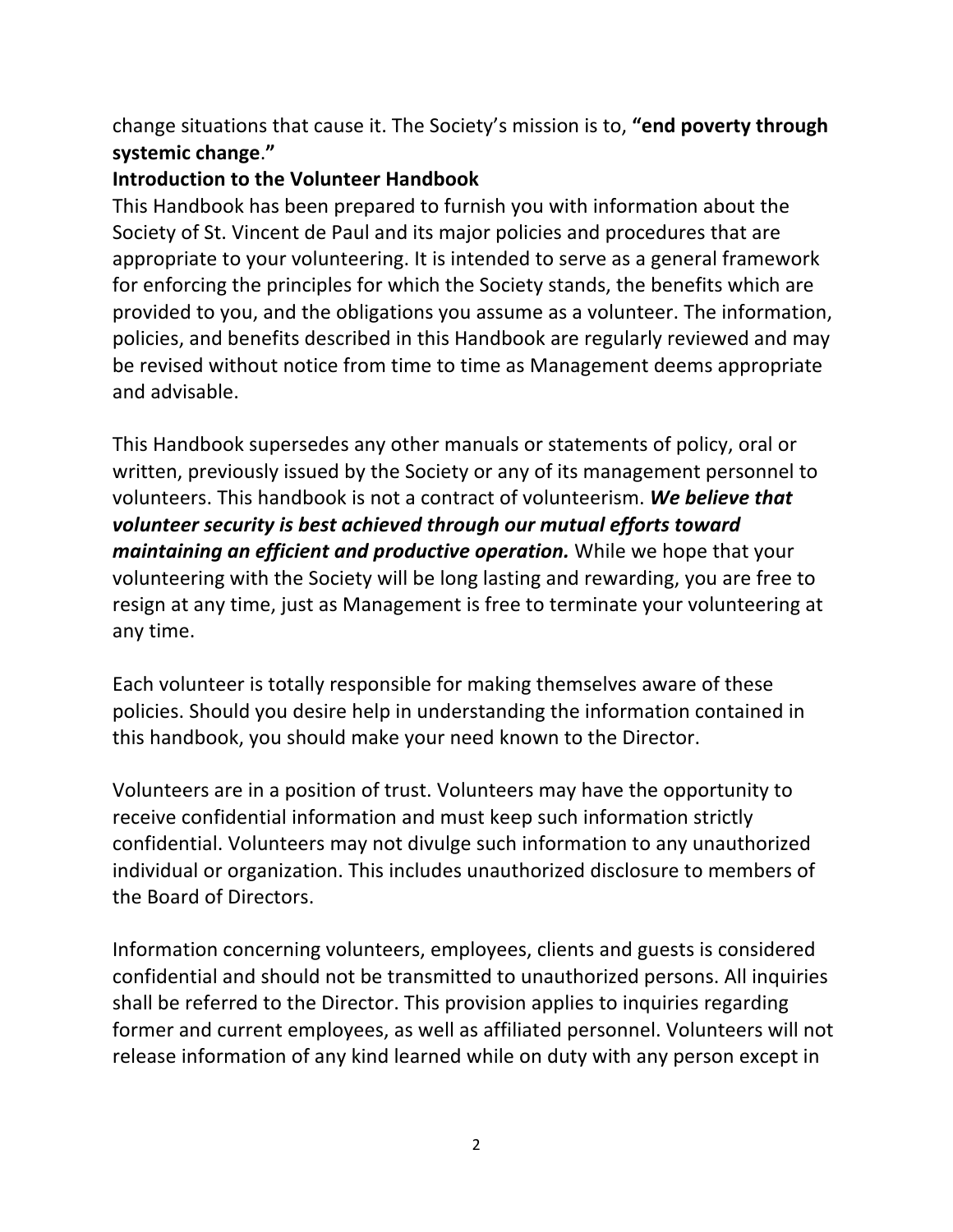the performance of duty. Furthermore, volunteers will limit their discussion of internally gained information.

Disclosing confidential information or office instructions with any unauthorized member is considered insubordination. Any volunteer that discloses confidential or sensitive information will be terminated.

#### **Code of Ethics**

Every volunteer represents St. Vincent de Paul to the public and is asked to demonstrate behavior consistent with the values of St. Vincent de Paul. Personal and professional contacts, telephone conversations, and written communications sent from St. Vincent de Paul all require thoughtfulness and professionalism. Respect for all, regardless of race, color, national origin, religion, belief system, age, gender, sexual orientation, marital status, height, weight or disability is expected at all times. The continued success of St. Vincent de Paul is dependent *upon the community's trust and confidence in its practices, assurance of its assertive compliance with all applicable laws and regulations and careful attention to financial controls and accountability.* To that end, volunteers are expected to conduct themselves with integrity, modeling honest and legal behavior. Any illegal, dishonest or unethical conduct will result in termination of service with St. Vincent de Paul. The following are only some examples of inappropriate conduct which could lead to dismissal:

- Theft or inappropriate removal or possession of SVdP's property or that of any SVdP volunteer, staff, agent or visitor, including failing to cooperate fully in any SVdP investigation.
- Altering SVdP reports or records.
- Volunteering under the influence of alcohol or illegal drugs and/or illegal or unauthorized possession, distribution, sale, transfer, or use of alcohol or illegal drugs in the volunteer environment.
- Creating a disturbance on SVdP premises, at sponsored activities or in areas which could jeopardize the safety of others.
- Improper use of SVdP's property or property owned by any other individual or organization.
- Lack of cooperation or other disrespectful conduct.
- Violation of SVdP, federal, state, or local safety and health rules.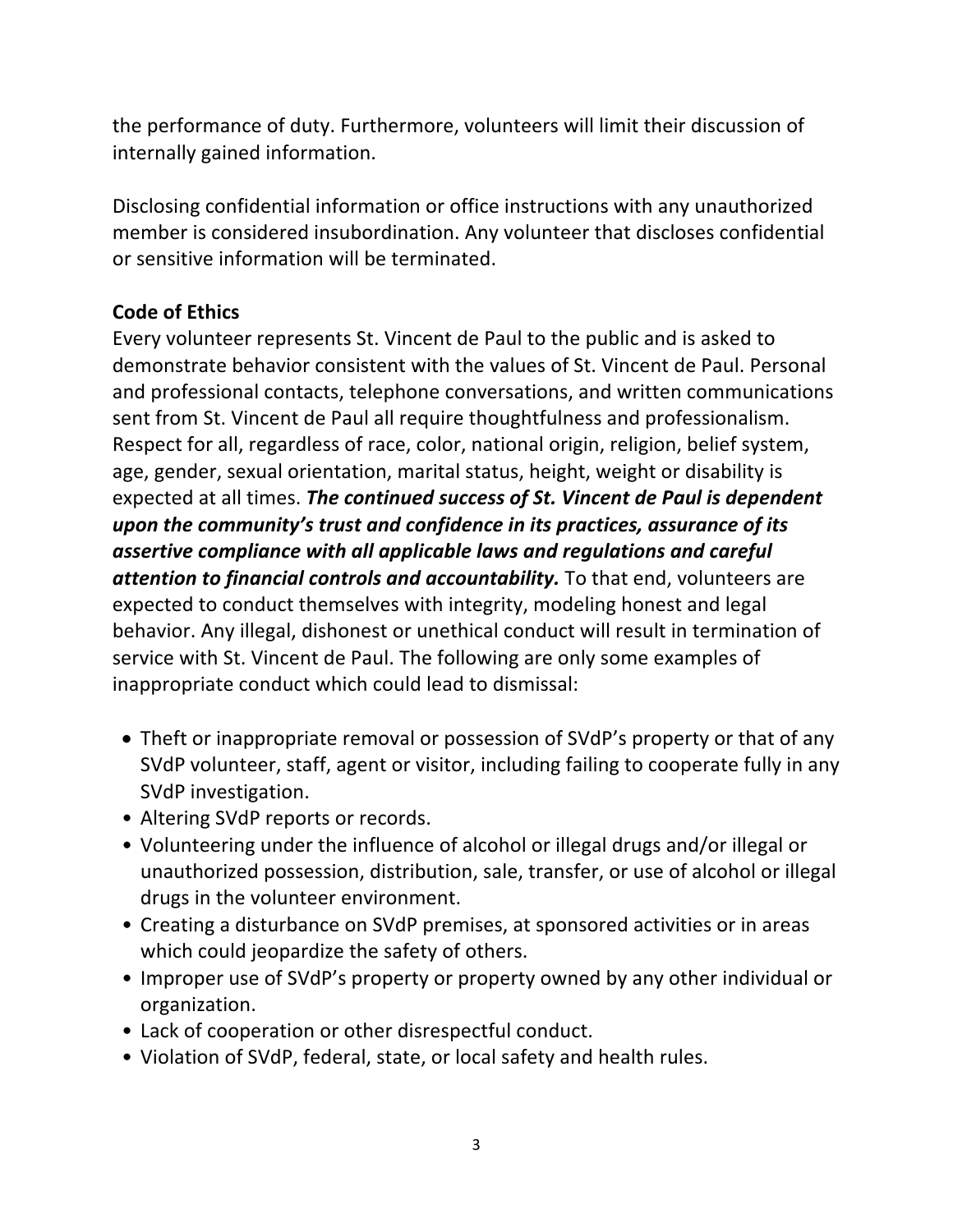- Inappropriate use of telephones, computer equipment or systems, mail system, e-mail system, facsimile machines, or other SVdP-owned equipment.
- Unauthorized disclosure of SVdP proprietary or confidential information.
- Unsatisfactory performance or conduct.

# **Hours of Operation**

M-Th, 10:00 a.m.-2:00 p.m., Volunteer hours M-Th, 9:50 a.m. -2:30 p.m.

# **Holidays**

St. Vincent de Paul is closed for guest services on the following holidays:

- New Year's Day
- Memorial Day
- $-$  Independence Day  $-$  July 4th
- Labor Day
- $-$  Thanksgiving Day  $-$  fourth Thursday in November
- Christmas Day

# **Inclement Weather Policy**

In case of snow or other potentially hazardous weather or emergency situations, a decision may be made to close or delay services at Society of St. Vincent de Paul of Bend. Whenever it is determined that the health or safety of citizens, clients, volunteers, or employees would be placed at risk or that conditions or events prevent performance of regular operations, services or responsibilities of St. Vincent de Paul, closure may be deemed necessary. The Director shall make the final decision after consulting primarily with the school snow-day schedule in conjunction with the National Weather Service, local weather forecasters, and area law enforcement. 

*Important:* Never assume that St. Vincent de Paul will be closed, delay opening or close early. We will be open according to our regular schedule unless otherwise announced. As soon as a decision is made, an e-mail sent out to that day's volunteers, and the Website will be updated. Please do not call radio and/or television stations.

# **Equal Opportunity**

St. Vincent de Paul is an equal opportunity volunteer organization and will not discriminate on the basis of race, color, national origin, religion, age, gender,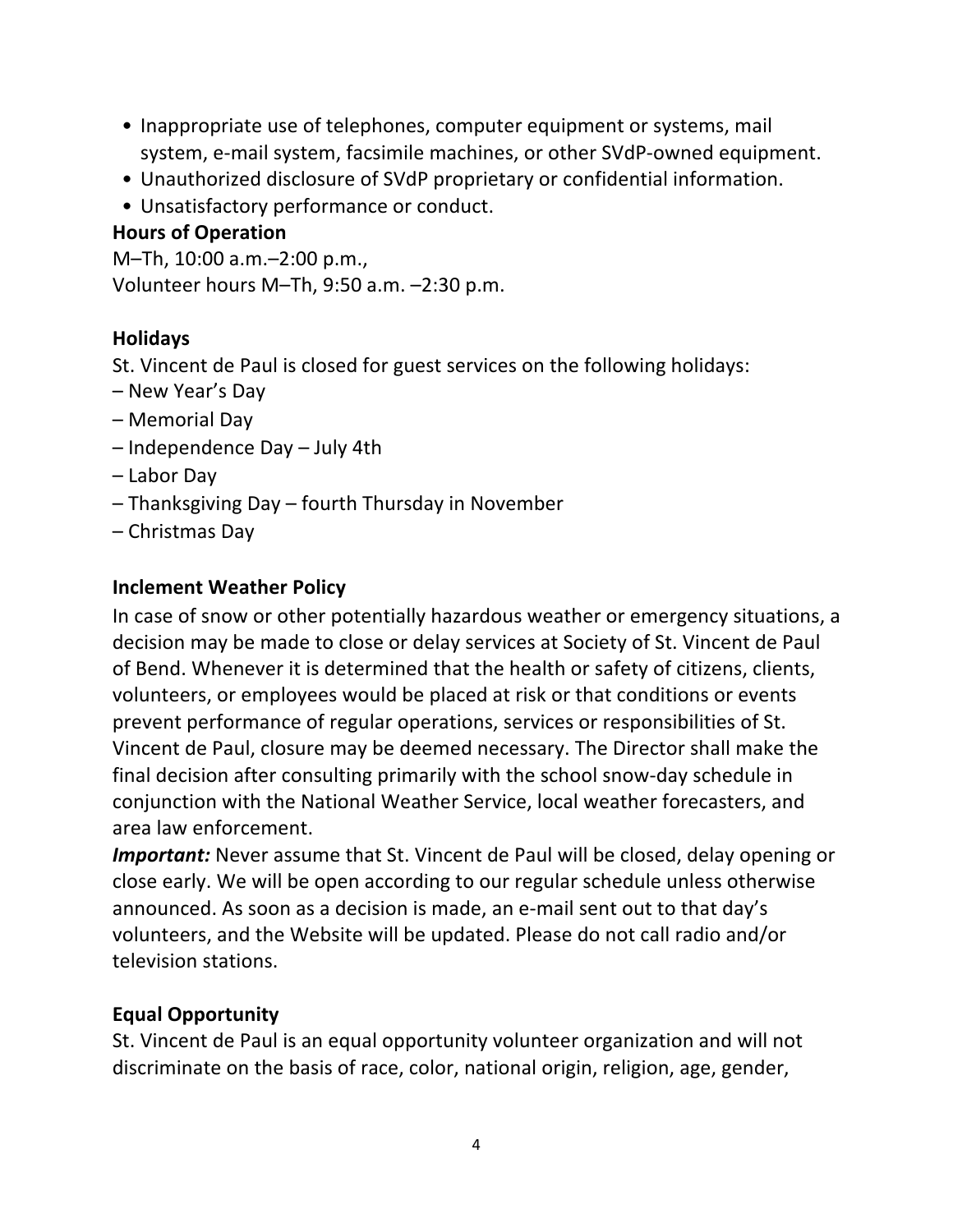sexual orientation, marital status, height, weight or disability. Please speak with the Director if you believe this policy has been violated.

*Note:* All volunteers are required to have a background check prior to being accepted as a volunteer.

# **The Americans with Disabilities Act (ADA)**

The Americans with Disabilities Act (ADA) requires employers to reasonably accommodate qualified individuals with disabilities. It is the policy of St. Vincent de Paul to comply with all federal and state laws concerning the employment of persons with disabilities as well as volunteers. It is our policy not to discriminate against qualified individuals with disabilities in regard to any aspect of the volunteer selection, orientation or training process. St. Vincent de Paul will reasonably accommodate qualified volunteers with a disability so that they can perform the essential functions of their volunteer assignment.

All volunteers are required to comply with appropriate safety standards while volunteering at St. Vincent de Paul. If you become disabled during the time of your volunteering experience at St. Vincent de Paul, it is your responsibility to notify the Director about the disability so that reasonable accommodations might be investigated, and if appropriate, made.

# **Interview and Orientation**

We recruit new volunteers on a continuous basis. Initially, an appointment time is set for an interview and tour during St. Vincent de Paul's operating hours. We ask new volunteers to complete an application and confidentially form to be brought with them them when they "try out" a 4-hour shift at St. Vincent de Paul.

#### **Training**

Volunteers receive training as part of their volunteer service. All volunteers must complete an interview/orientation, on-the-job or program training, and must participate in continuing volunteer trainings which take place four times a year, or every three (3) months.

*Volunteer Training and Orientation* provides an overview of its mission, history and goals. Each volunteer will participate in a scheduled interview/orientation before beginning their service.

**Ongoing Volunteer Training keeps us in adherence with the standards we are held** accountable to by the Board and Neighbor Impact.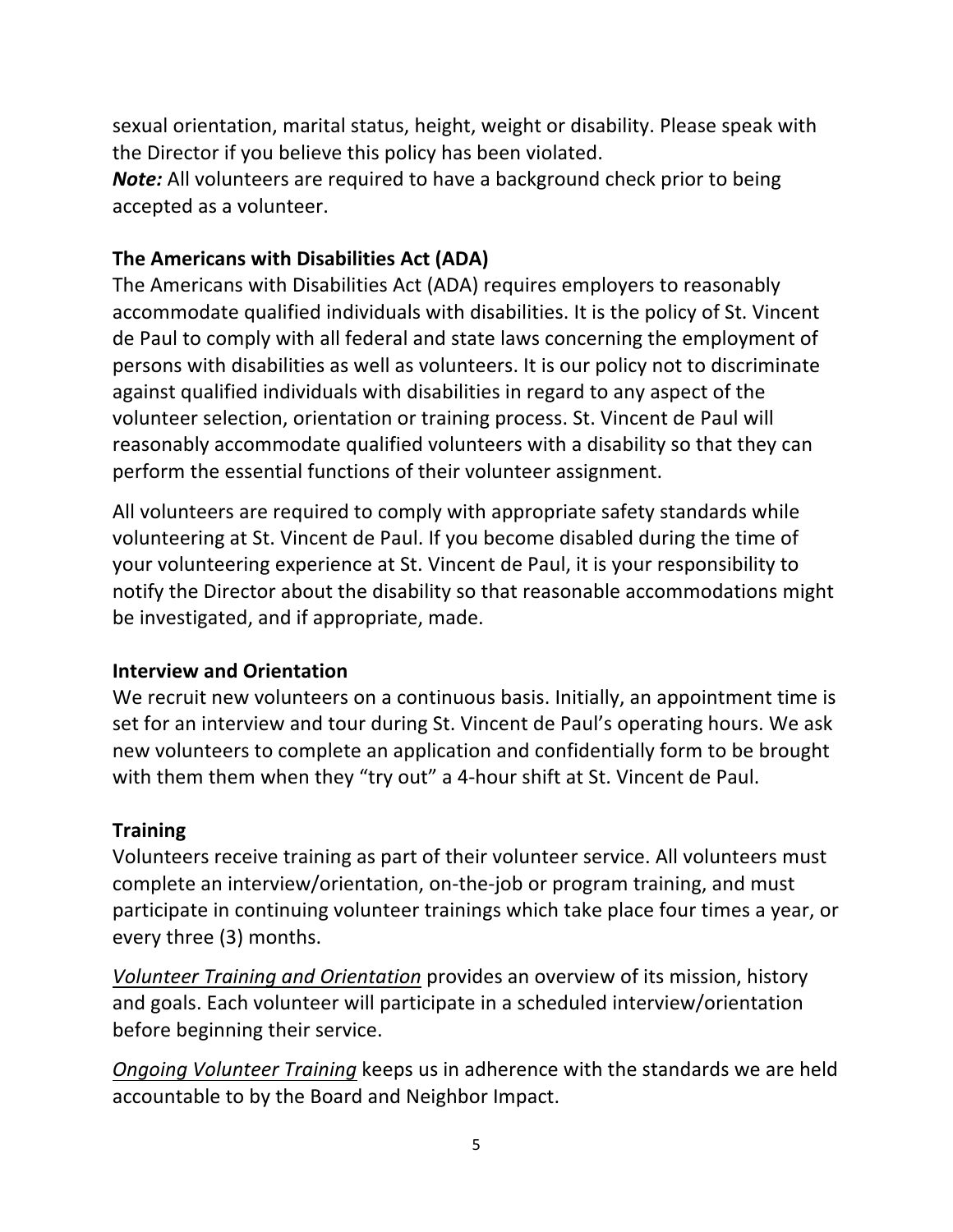Cross training for volunteer positions are available based on interest and need. This allows for variety and flexibility in matching volunteer interest and ability to the needs of St. Vincent de Paul. Volunteers are also expected to attend regularly scheduled volunteer meetings.

#### **Service Requirement**

Volunteers agree to commit to three months minimum. At the end of the service term, volunteers may elect to renew their volunteer agreement. The number or service hours requested is approximately 40 hours per service term but varies by opportunity. 

# **Scheduling**

Volunteers must sign up for their hours through Sign-Up.com. If a Volunteer does not have e-mail/Internet access, he or she can come in at the beginning of the month to sign up.

# Here's how it works in 3 easy steps:

- 1. **Click this link** to go to our invitation page on SignUp.com: http://signup.com/go/TNFSBdR
- **2. Find your position and click View:** (You will NOT need to register an account on SignUp.com)
- **3. Sign up!** Choose your spots. SignUp.com will send you an automated confirmation and reminders. Easy! If you're NOT able to come on your regular day, or will be taking weeks/months off please:
- **4. Send a quick e-mail to me here at:** stvincentbend@gmail.com, with the dates you will not be available.

# **Punctuality and Absences**

In case of illness or emergency, please call or e-mail your Team Lead, the pantry manager, or the Director as soon as you know you will not be able to come in for your normal shift. In addition, let the Director know via e-mail at: stvincentbend@gmail.com, in advance of any time when you will not be available due to vacations or other commitments. Please find another volunteer to fill in for you. If you are not able to find a substitute, let the Director know so that arrangements can be made to cover your absence.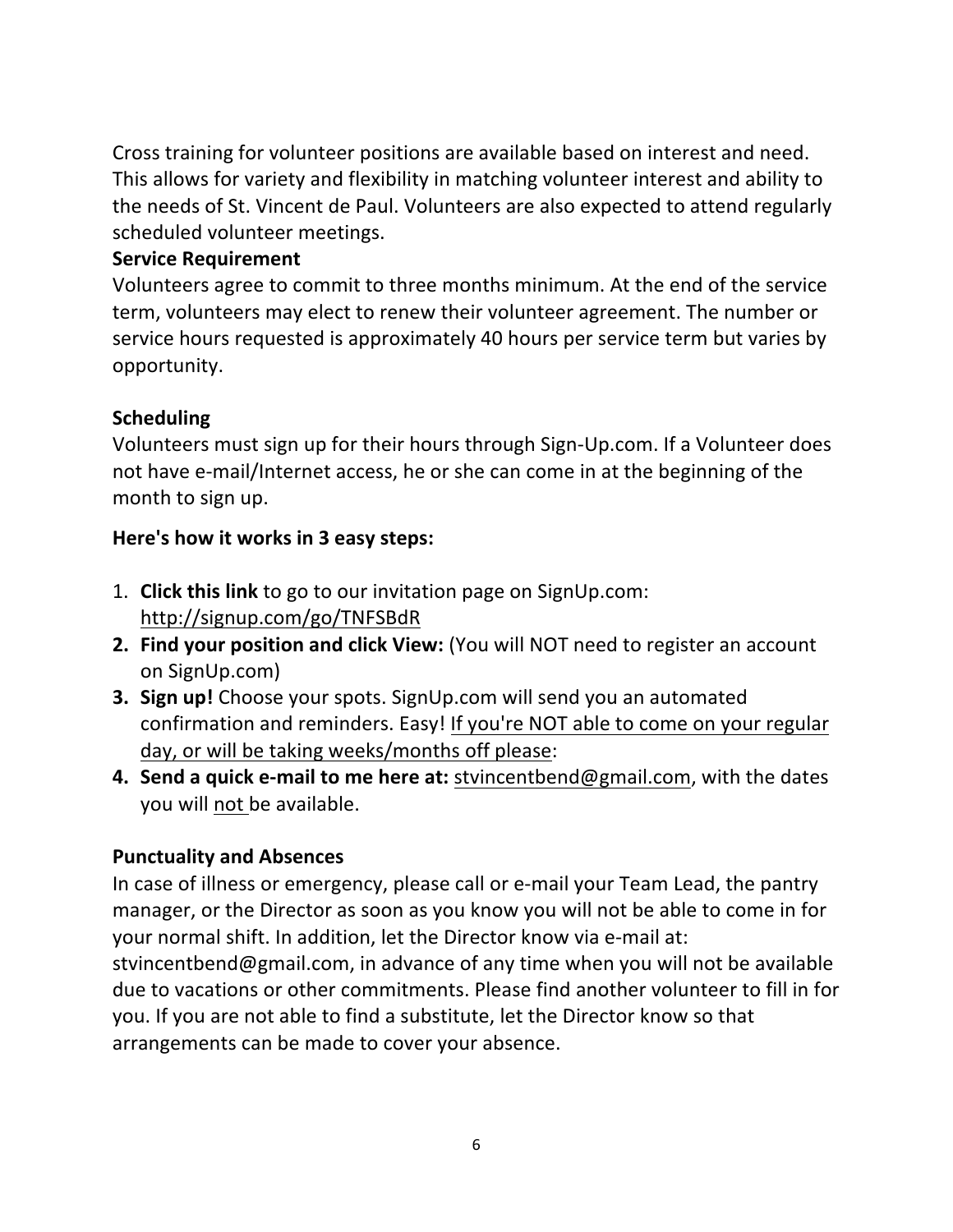#### **Dress Code**

Volunteers will dress appropriately for the conditions and performance of their duties. Volunteers who serve in the Pantry will wear close-toed shoes and clothing that will not impede packing food or fall/drop in food. Receptionists, Interviewers, and Pantry volunteers should refrain from wearing heavy perfume or cologne in order to prevent allergic reactions.

#### **Sexual, Racial or Other Harassment**

The Society prohibits all forms of harassment, sexual and otherwise, within the work environment. Harassment interferes with work performance and will not be tolerated. This creates an intimidating, hostile or offensive work environment.

Sexual harassment, as defined in this policy, includes but is not limited to, sexual advances, verbal or physical conduct of a sexual nature, visual forms of a sexual nature (e.g., signs, posters, and the like) or requests for sexual favors, or creating a hostile, offensive working environment by such conduct.

#### **Record Management**

The Director is in the process of updating and maintaining records on each volunteer throughout the organization. Records include dates of volunteer service, positions held, duties performed, evaluation of volunteer performance, training attended and awards/recognitions received. Volunteer records, including applications and reference checks are confidential. Volunteers are responsible for submitting and updating information contained in their files to the Director.

# **Check-ins and Evaluations**

Volunteers receive periodic check-ins to review their experience and their performance. The evaluations allow for a volunteer and supervisor to suggest changes, seek suggestions and enhance the relationship between the volunteer and staff. The evaluation is a discussion period, and both supervisor and volunteer should establish an open line of communication.

#### **Recognition**

Continuing recognition of volunteers is vital and will occur throughout the year.

#### **Smoking**

SVdP intends to provide a safe and healthy environment. Smoking in the workplace is prohibited except in outside locations specifically designated as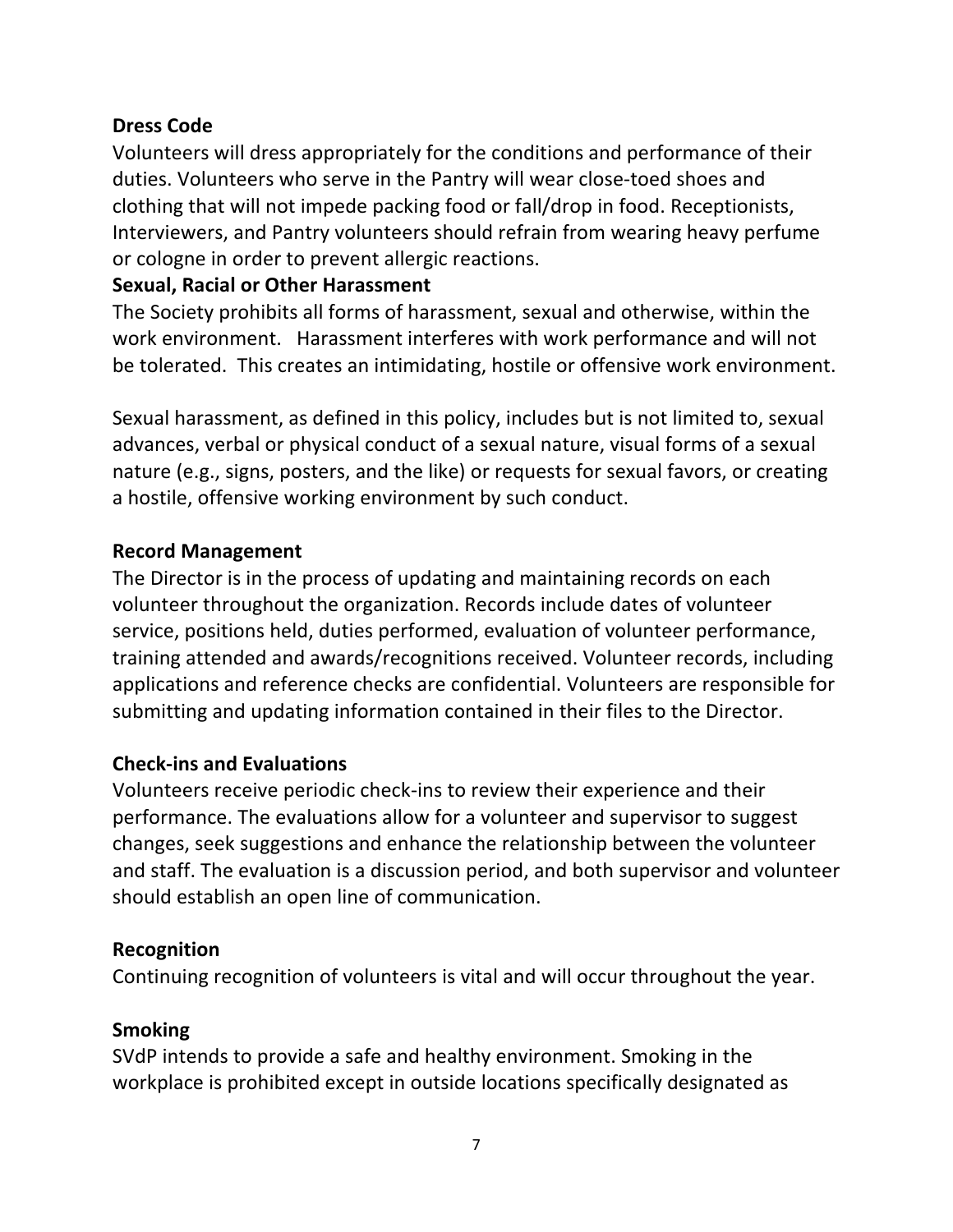smoking areas. For information regarding the location of smoking areas, consult with the Director.

#### **Drug-Free Environment**

SVdP provides a drug-free, healthy, and safe environment. While on SVdP premises and while conducting SVdP-related activities off SVdP premises, a volunteer may not use, possess, distribute, sell or be under the influence of alcohol or illegal drugs.

Occasionally, SVdP may sponsor events where alcohol is served. In such situations, volunteers who consume alcohol are expected to act in a responsible manner.

The legal use of prescribed drugs is permitted during volunteer service only if it does not impair a volunteer's ability to perform the essential functions of the volunteer position effectively and in a safe manner that does not endanger other individuals in the workplace. Volunteers must advise the Director if they are taking any prescription or over-the-counter drug which could adversely affect safety or performance.

#### **Safety and Liability**

SVdP aims to provide a safe and healthy environment for all volunteers. If a volunteer is injured in the course of the volunteer's service, it is important that the volunteer notify the Pantry Manager or Director Immediately. Volunteers should also complete an incident report and submit the report to the Director.

SVdP's general liability coverage, with some limitations and exclusions, protects volunteer workers for covered injury or damage that results from activities or service that volunteers conduct or perform at SVdP's direction and within the scope of their duties for SVdP. SVdP's general liability coverage does not provide coverage to volunteers themselves for liabilities they may have incurred for their actions.

SVdP's volunteer accident insurance coverage covers some injuries to volunteers while volunteers are performing volunteer service on behalf of SVdP. Contact the Director with questions or for more information about insurance and liability.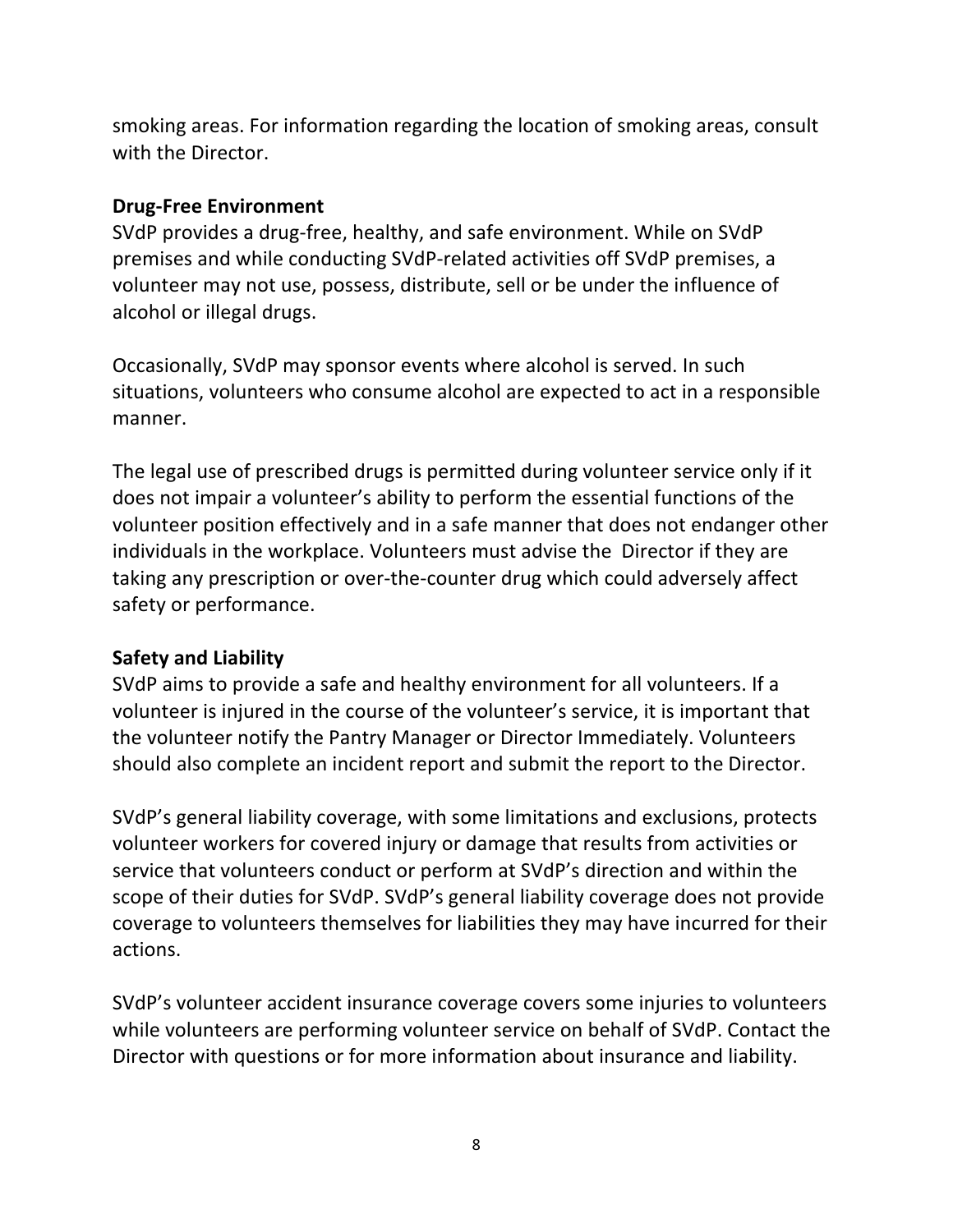SVdP desires to provide a safe volunteer environment. Volunteers are responsible for using the following common-sense suggestions to help ensure a safe environment:

- Be aware of any unknown person who comes into your area and is not accompanied by a volunteer or staff member.
- Never leave your purse, wallet, or other valuable items in plain sight. Keep these items out of sight, and avoid carrying large sums of money.

Desks, lockers, and other storage devices may be provided for a volunteer's convenience but remain the sole property of SVdP. Accordingly, they, as well as any articles found within them, can be inspected by any agent or representative of SVdP at any time, either with or without prior notice.

• SVdP is not responsible for lost or stolen personal property. SVdP will not reimburse a volunteer for any personal property which disappears from a volunteer site.

# **Active Shooter Protocols**

Good practices for coping with an active shooter situation:

- Be aware of your environment and any possible dangers
- Take note of the two nearest exits in any facility you visit
- If you are in an office, stay there and secure the door
- If you are in a hallway, get into a room and secure the door
- As a last resort, attempt to take the active shooter down. When the shooter is at close range and you cannot flee, your chance of survival is much greater if you try to incapacitate him/her.

CALL 911 WHEN IT IS SAFE TO DO SO!

# Specifics for St. Vincent de Paul.

\*\*If an active shooter/violent threat enters the Office ALL Volunteers should first try and escape the building and run down toward the road, hiding behind cars and buildings, until you get to the road and flag down a car to call the police. Keep in mind that clients will follow what we do. We are leading them.

#### **Interview rooms**

- Option A- Leave the Office. Either by front door or pantry exit or windows.
- Option B- If not possible to leave the office run to back room and shut first door, move desk in front of door. Next shut bathroom door and lock, duck under sink/by toilet. This would be best place to call 911.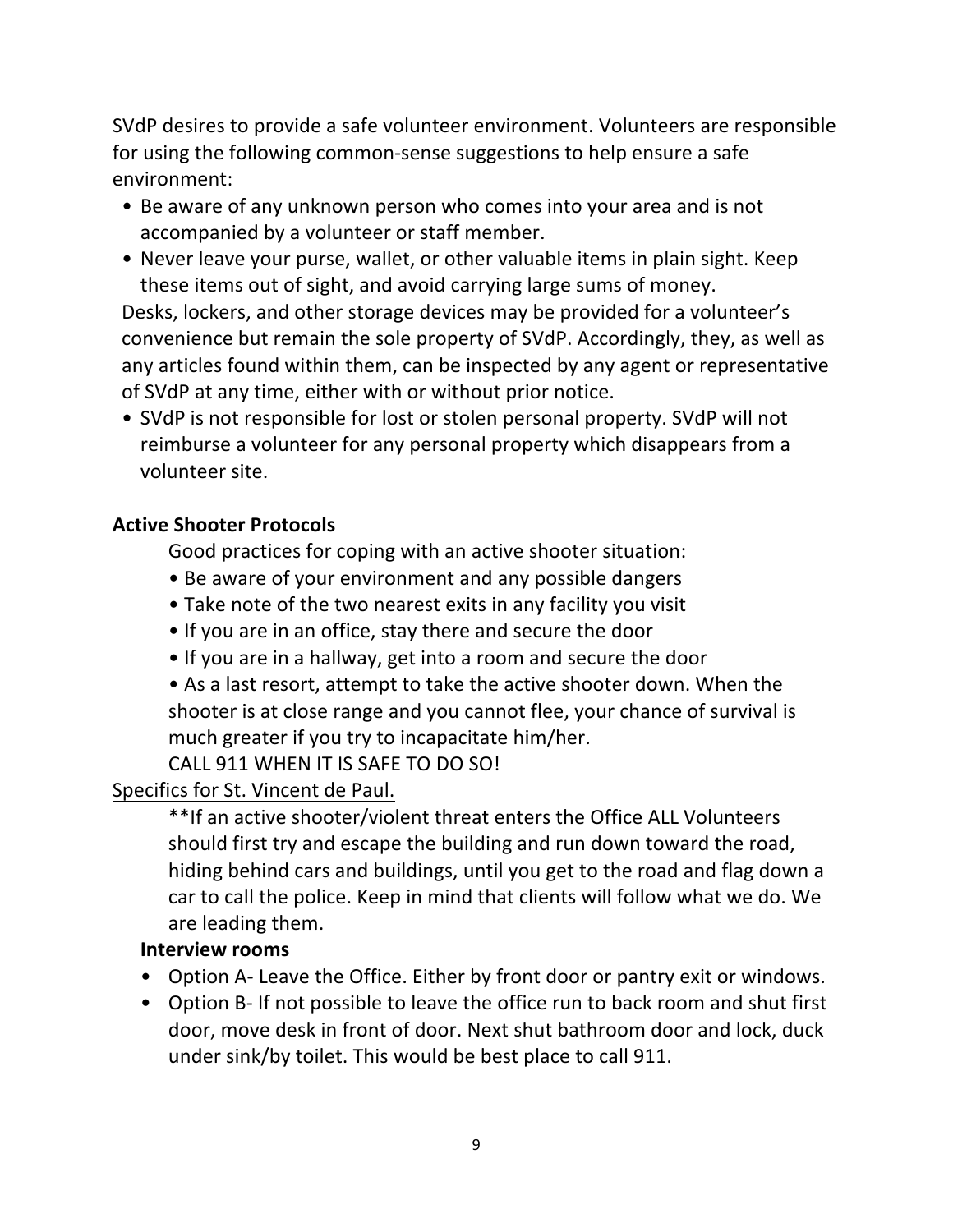• Option C- Lock/barricade yourself in your office. If possible move desk in front of door. Duck in the corner of office where someone is least likely to see you. Put chairs/furniture in front of you.

# **Receptionist**

- Option A- Leave the Office. Either by front door, pantry exit, or windows.
- Option B- If not possible to leave the office run to back room and shut first door, move desk in front of door. Next shut bathroom door and lock, duck under sink/by toilet. This would be best place to call 911.
- Option C- Run into Director's office and lock and barricade door and move to corner where you cannot be seen.
- Option D- Get under reception desk and stay there silently. **Pantry**
- Option A- Leave the Office. Either by front door, pantry exit or windows.
- Option B- Lock and barricade doors. If possible close window shades. **Director**
- Option A- Leave the Office. Either by front door, pantry exit, or windows
- Option B-If not possible to leave, lock and barricade door. Get down, call 911.

\*\* For more info on Active Shooter Protocols please visit: https://www.dhs.gov/xlibrary/assets/active\_shooter\_booklet.pdf

# Use of the SVdP Truck

Volunteers must submit a SVdP Vehicle Use Form if they are required or asked by a supervisor to drive the SVdP truck. The SVdP Vehicle Use Form must be submitted annually with a copy of their Driver's License if the volunteer is expected to drive over the course of more than one year. SVdP may decide, in its sole discretion, to deny certain volunteers the use of SVdP-owned or leased vehicles.

Volunteers must have a valid Driver's License to operate the SVdP truck. There is a continuing obligation on the volunteer's part to notify a supervisor if the volunteer's Driver's License is suspended or revoked at any time throughout the volunteer's service. A volunteer's use of a SVdP vehicle without a valid Driver's License may result in disciplinary action up to and including dismissal.

Volunteers who are involved in an accident while using a SVdP-owned or leased vehicle must report the accident that same day (or the next business day if a